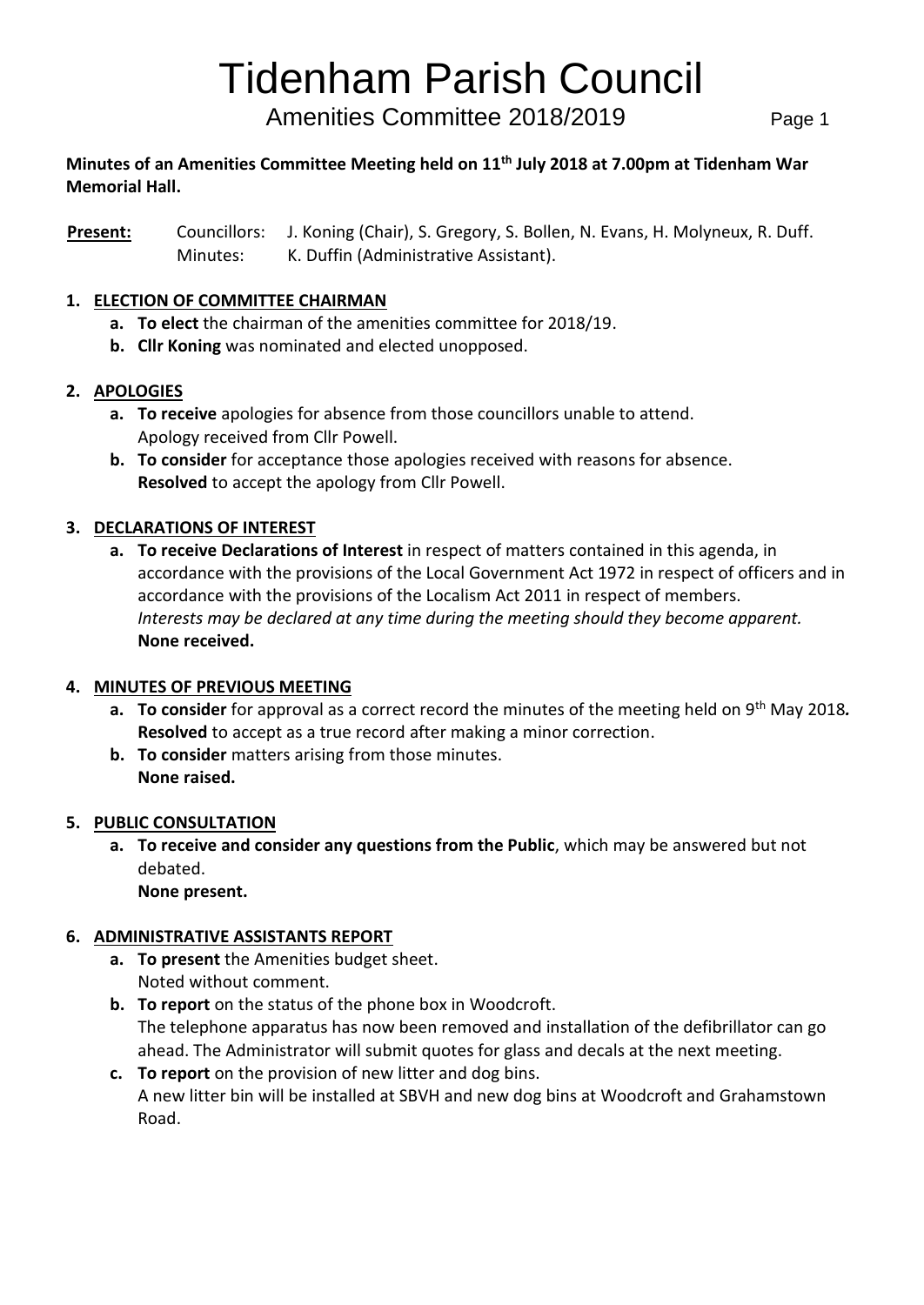# Tidenham Parish Council

Amenities Committee 2018/2019 Page 2

- **d. To report** broken post in SBVH caused by grass cutters. The grass cutting contractor sheared off a wooden post which was part of a climbing frame in SBVH. The post will be replaced and the cost passed to the contractor.
- **e. To report** on the loose tiles on the gateway entrance to Tidenham Church. The loose tiles were noticed during the church walls survey. They have been made safe and will be replaced when the walls are next maintained.

#### **7. TO CONSIDER CHURCHYARD WORKS AND ISSUES**

a. **To consider** the following quotes from Greenfields for maintenance:

| (E150.00)                                      |  |  |  |  |  |  |  |
|------------------------------------------------|--|--|--|--|--|--|--|
|                                                |  |  |  |  |  |  |  |
| (E296.20)                                      |  |  |  |  |  |  |  |
| (E117.60)                                      |  |  |  |  |  |  |  |
|                                                |  |  |  |  |  |  |  |
| (E469.20)                                      |  |  |  |  |  |  |  |
| <b>Resolved</b> to accept quotes 7a - i to iv. |  |  |  |  |  |  |  |
|                                                |  |  |  |  |  |  |  |

#### **8. TO CONSIDER OPEN SPACE ISSUES**

**a. To consider** refunding money to keep land next to Sedbury Pharmacy in good order as per the agreement between the land owner and the Parish Council. **£40.00 Resolved** to reimburse the cost of maintaining the land.

#### **9. TO CONSIDER PLAY AREA ISSUES**

**a. To consider** quotes for a new roundabout at Buttington Play Area:

| i. Fenland Leisure Mround13                | £3820.00 + Vat   | (E4, 584)  |
|--------------------------------------------|------------------|------------|
| ii. Fenland Leisure Mround15               | $£4160.00 + Vat$ | (E4, 992)  |
| iii. Hags Merry Roundabout                 | £8579.43 + Vat   | (E10, 296) |
| iv. Playdale Orbit Roundabout              | £8733.00 + Vat   | (E10, 480) |
| v. Greenfields Kompan Inclusive            | $£6890.00 + Vat$ | (E8, 268)  |
| vi. Greenfields Kompan Carousel with bench | £3850.00 + Vat   | (E4, 620)  |
| vii. Greenfields Kompan Carousel with Bars | £2998.00 + Vat   | (E3, 598)  |
|                                            |                  |            |

**Resolved** to accept quote 9a v and reject the rest. The decision will be passed to full council to apply for a virement to capital to fund the project.

#### **b. To consider** quotes for a new roundabout at Woodcroft play area:

| i. Fenland Leisure Mround13                | $£3820.00 + Vat$ | (E4, 584)  |
|--------------------------------------------|------------------|------------|
| ii. Fenland Leisure Mround15               | $£4160.00 + Vat$ | (E4, 992)  |
| iii. Hags Merry Roundabout                 | £8579.43 + Vat   | (E10, 296) |
| iv. Playdale Orbit Roundabout              | £8733.00 + Vat   | (E10, 480) |
| v. Greenfields Kompan Inclusive            | $£6890.00 + Vat$ | (E8, 268)  |
| vi. Greenfields Kompan Carousel with bench | $£3850.00 + Vat$ | (E4, 620)  |
| vii. Greenfields Kompan Carousel with Bars | £2998.00 + Vat   | (E3, 598)  |
|                                            |                  |            |

**Resolved** to accept quote 9b vii and reject the rest. The decision will be passed to full council to apply for a virement to capital to fund the project.